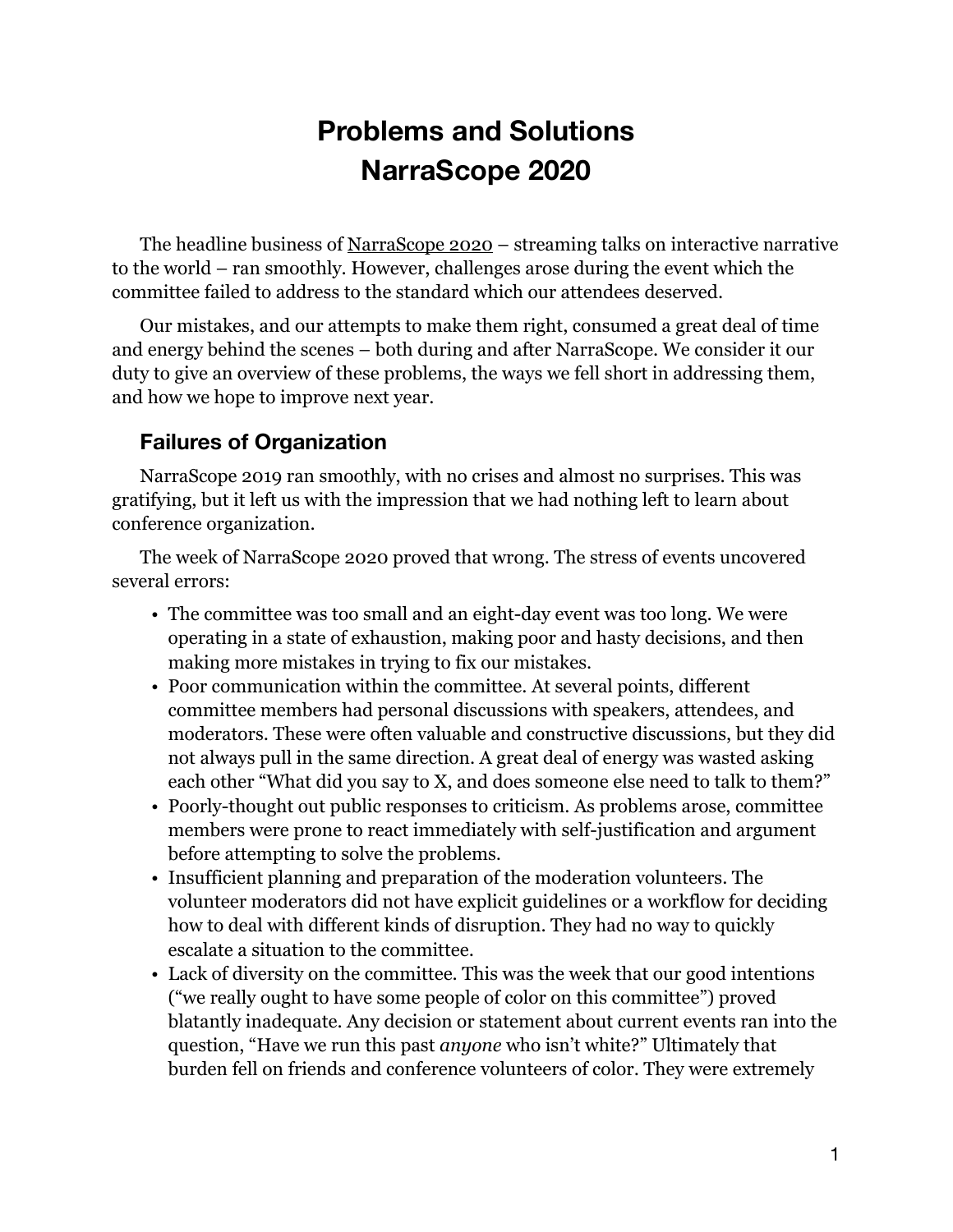supportive and we are incredibly grateful, but we should in no way have put them in the position of having to help.

• Similarly: not enough voices and points of view when selecting and reviewing program items for the conference.

# **Specifics of Problems**

To explain what led us to this understanding, and for the public record, we must describe some of the problems in detail. We will not identify individuals by name.

## The Moderation Incident

The first visible problem was a moderation incident during the keynote talk. The repercussions were serious enough that we will attempt to describe the timeline in detail.

A complete description of this incident is difficult to reconstruct because the Twitch Video on Demand (VOD) that could serve at least partially as a transcript is no longer available. VODs for ordinary Twitch accounts (including NarraScope's) are [only retained](https://help.twitch.tv/s/article/video-on-demand)  [for 14 days](https://help.twitch.tv/s/article/video-on-demand). The Zoom meetings in which NarraScope speakers presented were isolated from Twitch, and the videos posted to the NarraScope YouTube channel were based on those Zoom recordings. As a result, some of this description may not be accurate. This description is based on contemporaneous Twitter and Discord discussion, as well as discussion and review by conference committee members.

At one point during the NarraScope keynote, one attendee (Attendee A) made a [both-sides argument](https://en.wikipedia.org/wiki/False_balance) related to fascism in the accompanying Twitch chat. Another attendee (Attendee B) disagreed using profanity. One volunteer moderator and two conference committee members were present on Twitch at the time.

The volunteer moderator:

- Sent a message visible to all participants in the Twitch chat reminding all participants of the NarraScope code of conduct.
- Deleted the message of Attendee B that contained profanity. (This may have been prompted by Twitch's [AutoMod feature.](https://help.twitch.tv/s/article/how-to-use-automod))
- Blocked Attendee B from posting in the NarraScope Twitch chat for 10 minutes.
- Took no public action in relation to Attendee A.

One committee member suggested in Twitch chat that a channel named #propaganda be created in the NarraScope Discord and the discussion move there. This was not discussed as policy before the suggestion was raised in public. (The channel was not implemented.) The committee members present otherwise took no public action.

Again, the events above took places in the Twitch chat adjoining the keynote. The keynote itself was not disrupted and completed without further incident.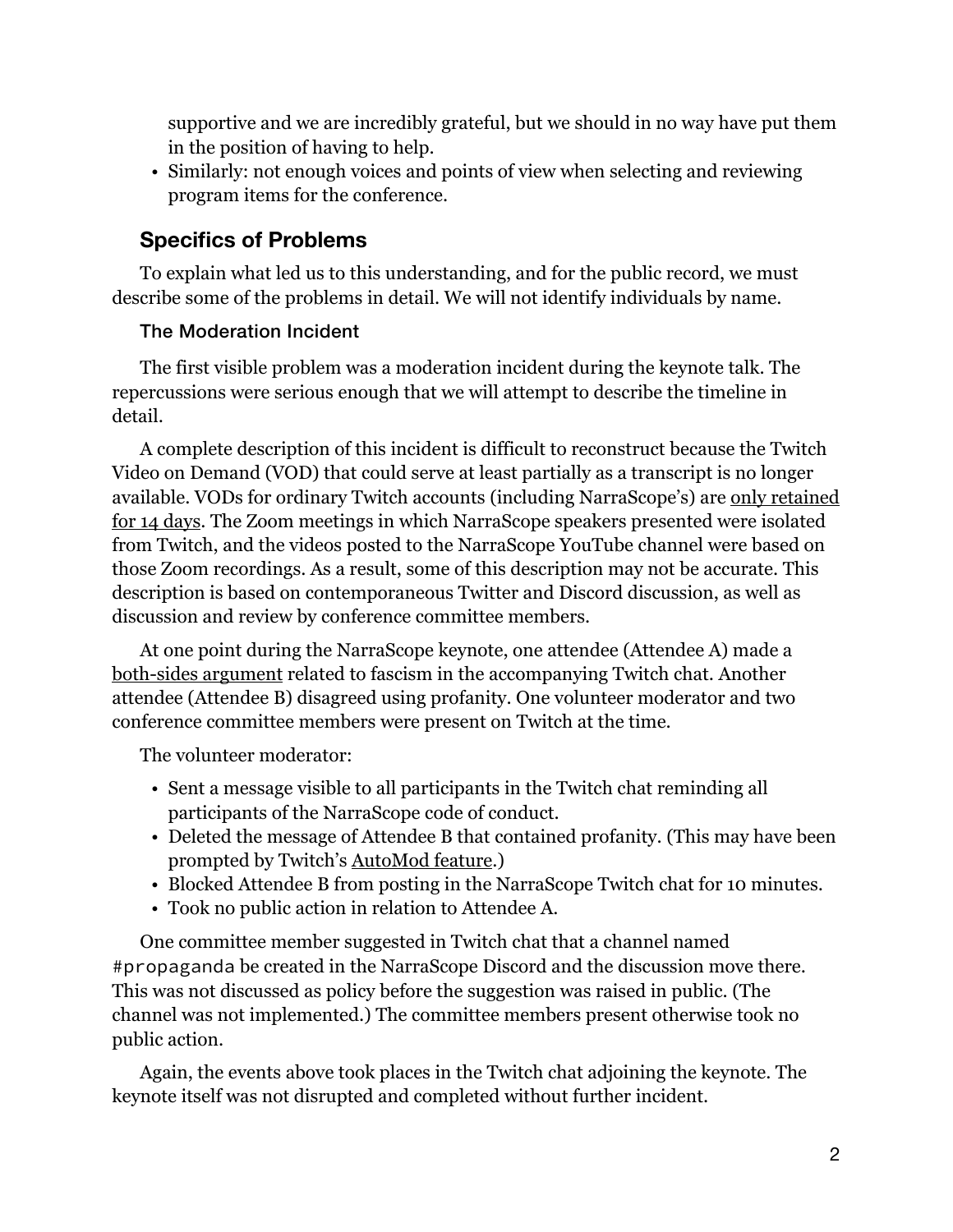Shortly after the keynote ended:

- A committee member deleted Participant A's messages pertaining to the bothsides argument.
- A private channel was created for the moderators and the committee members to communicate as a group.
- Several conference speakers requested that the volunteer moderator at the keynote not be given moderator control during their talks.
- The volunteer moderator was removed as Twitch moderator by a member of the committee. This was not a punishment, but a response to speaker concerns. Though the errors that had damaged the speakers' trust were ultimately our responsibility, they still left the volunteer in a position where they could not moderate effectively. Committee members privately apologized to the volunteer and they were privately encouraged by to continue as participant.
- Committee members had a discussion with Attendee B, indicated an error had been made in the actions taken against them, and apologized.

The day following the keynote, a committee member posted an announcement to the [NarraScope Discord.](https://discordapp.com/channels/590565562334052352/590566616098537503/716318626671624213) This described the incident, took responsibility (on behalf of the committee) for the errors of moderation, apologized, and listed actions the committee had taken to rectify the issue.

Two days following the keynote, a committee member [posted a clarifying](https://discordapp.com/channels/590565562334052352/590566616098537503/717067744528564225)  [announcement to the NarraScope Discord](https://discordapp.com/channels/590565562334052352/590566616098537503/717067744528564225). This explained that the volunteer moderator had moderator privileges taken away, but was still a valued member of the group and was still welcome to participate in the conference.

#### Streaming Black Out Request

The next crisis was not as publicly visible. One speaker communicated that they wanted to postpone their talk, as part of a "Black Out Tuesday" protest being discussed in the entertainment industry. We fully supported that decision. However, in a hasty and poorly worded message, we tried to communicate with other Tuesday speakers to let them know what was going on and find out if they had similar requests. This caused great confusion which we were only partially able to repair.

Much of the subsequent discussion among moderators, volunteers, and speakers revolved around the Black Lives Matter protests which were rocking the country during the week of NarraScope. In particular, there was a great deal of constructive discussion about how NarraScope could support that cause. However, due to the stresses of the situation and ongoing communication problems, we (the committee) did not follow up on any of these suggestions until the last day of the conference, when we posted a collected list of BLM resources and donation funds.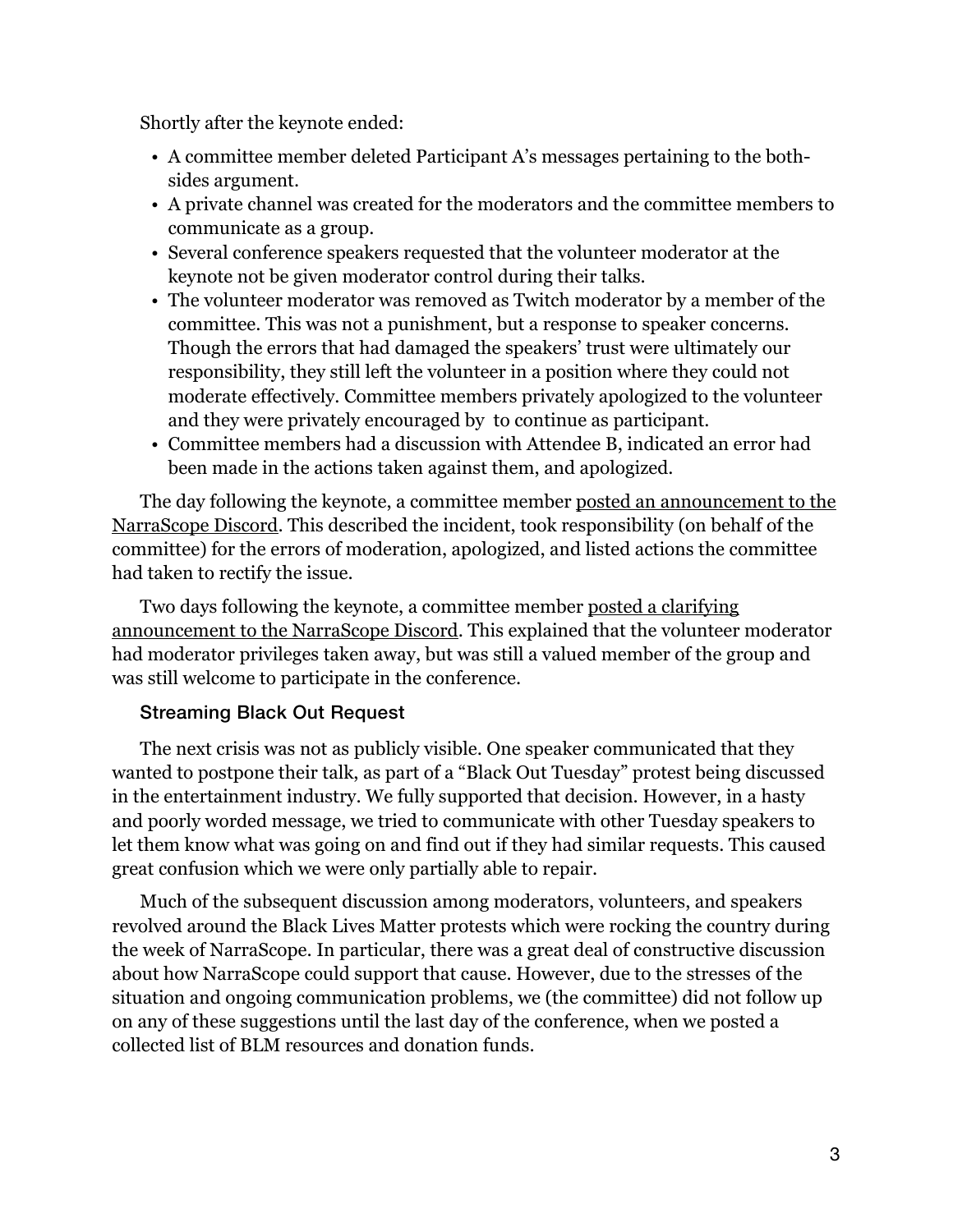### Failed Afterparty Planning

As a further casualty of our coordination failures, we were unable to move forward with the "afterparty" event which we had planned and announced. We had already contacted several guests to host games and discussions in an online social space. At the last minute, we had to cancel those plans and apologize to the people involved.

# **Conclusions**

First, the NarraScope committee apologizes to the attendees as a body and to all of the individuals who were involved in these events.

What can we do to address these problems? This is far from resolved. The current NarraScope committee are still discussing the question, both among ourselves and with the IFTF Board of Directors. However, this much is clear:

- The committee must be larger and include more viewpoints. Particularly from BIPOC and trans and genderqueer perspectives; also a diversity of socioeconomic and disability status.
- The committee must also have enough members to handle the work with the full reserve of energy, wisdom, and patience that it deserves.
- IFTF will allocate money for a paid diversity consultant and/or other recompensed resources.
- The Code of Conduct should be clarified.
- The moderation guidelines should be greatly clarified, with detailed escalation policies. These should recognize the difference between discussions that have gotten out of hand and viewpoints that are inherently against the Code of Conduct.
- Moderators must have more support, including live training and ongoing communication with each other and the committee.
- Our communication systems must be revamped. All email sent or received on NarraScope business must be archived such that the committee can review it.

We hope it is not presumptuous to end this section with a few problems from 2019 which we successfully addressed:

- Last year, we did not pay speakers (beyond a couple of free lunches). This year, we were able to offer a small honorarium to every speaker, and a larger one to our keynote speaker. (The guests invited to take part in the cancelled afterparty event were included in this offer.)
- Last year, we recorded a few of the talks and made the videos available after the event. This year, we streamed every talk live, making NarraScope accessible to many more people worldwide.
- Last year, we offered three workshops. This year we offered five workshops and an Inform 7 boot camp.